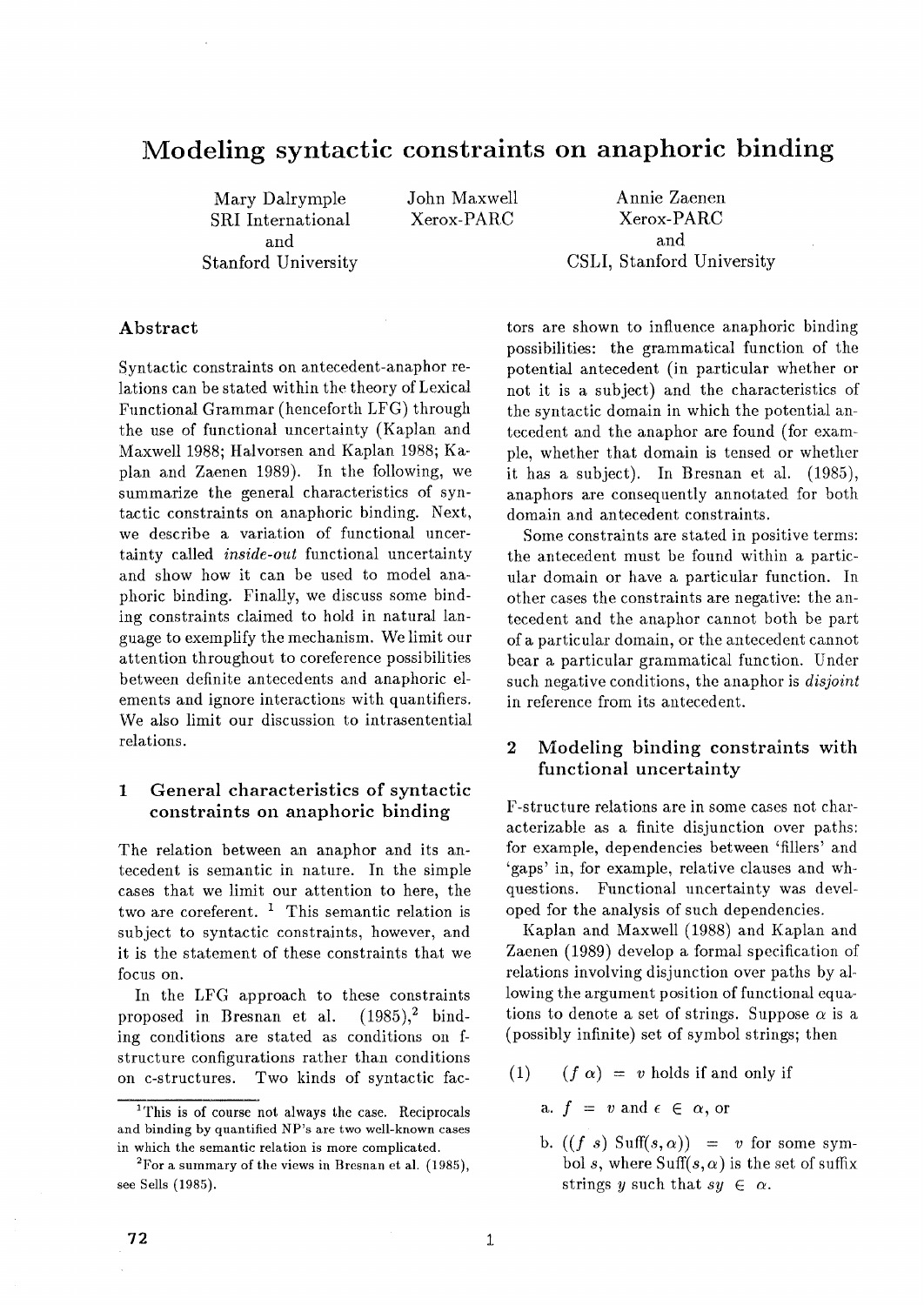An equation with a string-set argument holds if and only if it holds for some string in that set. This kind of equation is trivially unsatisfiable if  $\alpha$  denotes the empty set. If  $\alpha$  is a finite set, this formula is equivalent to a finite disjunction of equations over the strings in  $\alpha$ . Passing from finite disjunction to existential quantification enables us to capture the intuition of unbounded uncertainty as an underspecification of exactly which choice of strings in  $\alpha$  will be compatible with the functional information carried by the surrounding surface environment.

Kaplan and Zaenen (1989) require that  $\alpha$  be drawn from the class of *regular languages.* The characterization of uncertainty in a particular grammatical equation can then be stated as a regular expression over the vocabulary of grammatical function names.

Functional uncertainty can also be used in the case of negative constraining equations. In that situation, the requirement is that there be *no*  path picked out by the regular expression that makes the equation true. That is, the negation of an expression involving functional uncertainty has the effect of negating an existentially quantified expression.

Kaplan and Zaenen (1989) consider only expressions of the form

 $(f \alpha)$ 

where  $\alpha$  is a regular expression. In expressions such as these,  $\alpha$  represents a path through the f-structure f. We refer to paths of this type as *PathIn,* and to functional uncertainty of this type as *outside-in* functional uncertainty.

In Halvorsen and Kaplan (1988), expressions of the form

 $(\alpha f)$ 

are introduced. We will refer to the path in expressions of this form as *PathOut,* and to functional uncertainty of this type as *inside-out* functional uncertainty. Expressions involving insideout functional uncertainty are interpreted as denoting f-structures from which  $f$  is reachable over some path in  $\alpha$ .

More formally:

(2) 
$$
(\alpha f) = g \in \{h \mid \exists s \in \alpha[(hs) =_c f]\}
$$

 $(\alpha f)$  denotes some f-structure g through which there is a path in the set of strings  $\alpha$  leading to f. The equation  $=_c$  is a constraining equation checking for the existence of such an f-structure.

Relations between anaphors and their antecedents are also in some cases not characterizable as a finite disjunction of paths within f-structures; for this reason, the use of functional uncertainty in characterizing the anaphor-antecedent relation seems appropriate. In our view, modeling anaphoric binding constraints consists of specifying a set of f-structure paths relating anaphors with elements that are either possible or disallowed antecedents. We use inside-out functional uncertainty to characterize the relation between an anaphor and these elements.

To illustrate, the antecedent of the Norwegian anaphor *seg* must be a subject outside of the minimal complete clause nucleus<sup>3</sup> in which *seg* appears; this antecedent can be at an indefinite distance away from the anaphor, as long as only the highest nucleus in the domain contains a tense marker (tIellan 1988; p. 73):

 $(3)$  Jon bad oss forsøke å få deg til  $Jon<sub>i</sub>$  asked us to try to get you to £ snakke pent om seg talk nicely about  $\lim_i$ 

Under an LFG analysis, the path between the antecedent and the anaphor in (3) contains three XCOMPs, as diagrammed in Figure 1. Assume that  $\uparrow_A$  denotes the f-structure for *seg*, the structure labeled 9 in Figure 1. The set of nested f-structures containing 9 is characterized by the regular expression

(4) (XCOMP\* OBJ  $\uparrow_A$ )

In Figure 1, this set consists of the structures labeled 1, 2, 3, and 4. The expression in (5) designates the subjects of these four f-structures, those labeled 5, 6, 7 and 8:

 $(5)$  ((XCOMP<sup>\*</sup> OBJ  $\uparrow_A$ ) SUBJ)

F-structures 5, 6, and 7 are the f-structures of the possible antecedents of *seg:* the subjects outside of the minimal clause nucleus in which *seg*  appears. F-structure 8 is not a possible antecedent for *seg,* since it appears in the same minimal clause nucleus as *seg;* f-structure 8 will

<sup>3</sup>A *clause nucleus* is formed by any predicate (regardless of its syntactic category) and its dependents. A *complete clause nucleus* is a clause nucleus with a subject dependent.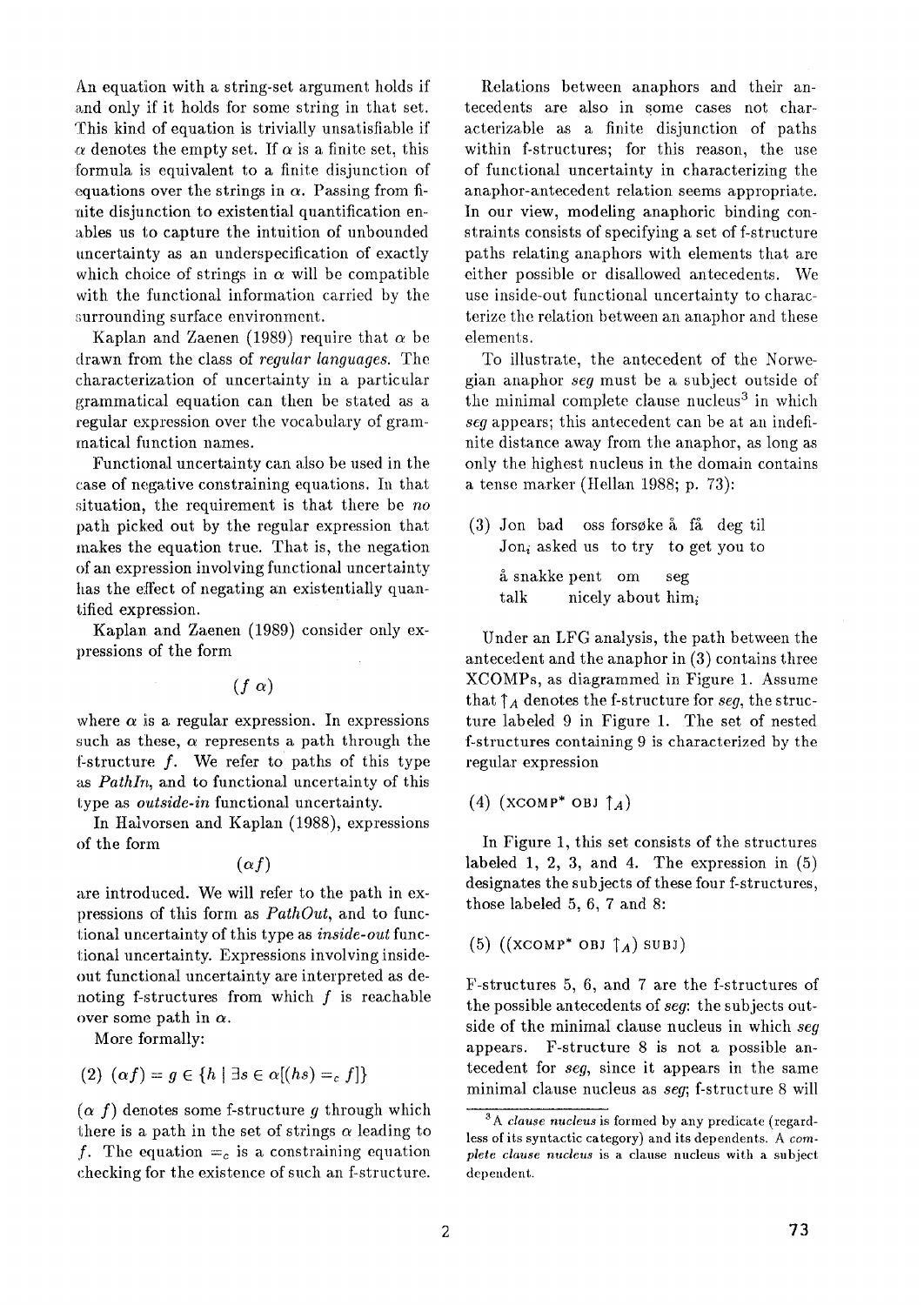

Figure 1: F-structure for sentence  $(3)$ 

be excluded from the set of possible antecedents for *seg* by a negative constraint.

More schematically, the set of possible antecedents of an anaphoric phrase can be characterized by an expression of the form in (6):

(6) ((PathOut  $\uparrow_A$ ) PathIn)

(PathOut  $\uparrow_A$ ) picks out the set of f-structures which contain the anaphor and in which the antecedent must be located. PathIn characterizes the functional role of the antecedent. It is a general constraint on antecedent-anaphor relations that the the antecedent must *f-command 4* the anaphor; for this reason, the PathIn is always of length one. The PathIn, then, consists of (and constrains) the grammatical function borne by the antecedent.

Conditions on the binding domain are formalizable as conditions on the PathOut, since the PathOut characterizes the domain in which both the anaphor and its antecedent are found. We will look in detail at one such constraint; before doing so, however, we make a simplifying assumption about the semantics of the anaphorantecedent relation.

In the simple cases we are considering here, the relation is be represented as identity between the semantic content of the anaphor and its antecedent. Elaboration of this representation would require us to introduce the LFG mechanism of *projections* (Halvorsen and Kaplan 1988), which is beyond the scope of this paper.

Here we will use the informal notation in (7):

(7) 
$$
\sigma
$$
 > ((PathOut  $\uparrow$ <sub>A</sub>) PathIn)= $\sigma$  > $\uparrow$ <sub>A</sub>

to indicate that the semantics of the anaphor,  $\langle \sigma \rangle$   $\uparrow$  A, is to be identified with the semantics of its antecedent. The material in angle brackets stands for the mapping (not further specified) between the syntax and the semantics.

To prevent the anaphoric element from being contained in its antecedent, we formulate the constraint in (8), where  $\uparrow_{ANT}$  stands for the fstructure of the antecedent:

$$
(8) \neg [(\uparrow_{ANT} \text{GF}^+) = \uparrow_A]
$$

The effect of this constraint is very similar to the i-within-i condition in Government-Binding Theory (Chomsky 1981). It has been argued that this constraint should be relaxed (see e.g. Hellan (1988)) but the correct analysis of putative counterexamples is not clear. We will assume here that the constraint can be maintained.

We now describe how to model a domain constraint that holds of some anaphors: some anaphors must be bound within the minimal  $complete$  nucleus  $-$  the minimal nucleus containing a subject.

Let  $F_1$  designate an f-structure containing the anaphor. We can characterize  $F_1$  in the following way:

(9)  $F_1 = (GF^+ \uparrow_A)$ 

where GF denotes the set of grammatical function labels.

For  $F_1$  to be a valid binding domain for anaphors subject to this constraint, it must not contain any smaller f-structure that properly contains the anaphor and a subject. That is, FI must be the *smallest* complete nucleus. We will define DPF ('domain path f-structure') as any of the f-structures that contain the anaphor and are properly contained in  $F_1$ :

<sup>4</sup>Bresnan (1982) defines f-command as follows: for any functions GF1, GF2 in an f-structure, GF1 f-commands GF2 iff GF1 does not contain GF2 and every f-structure that contains GF1 contains GF2.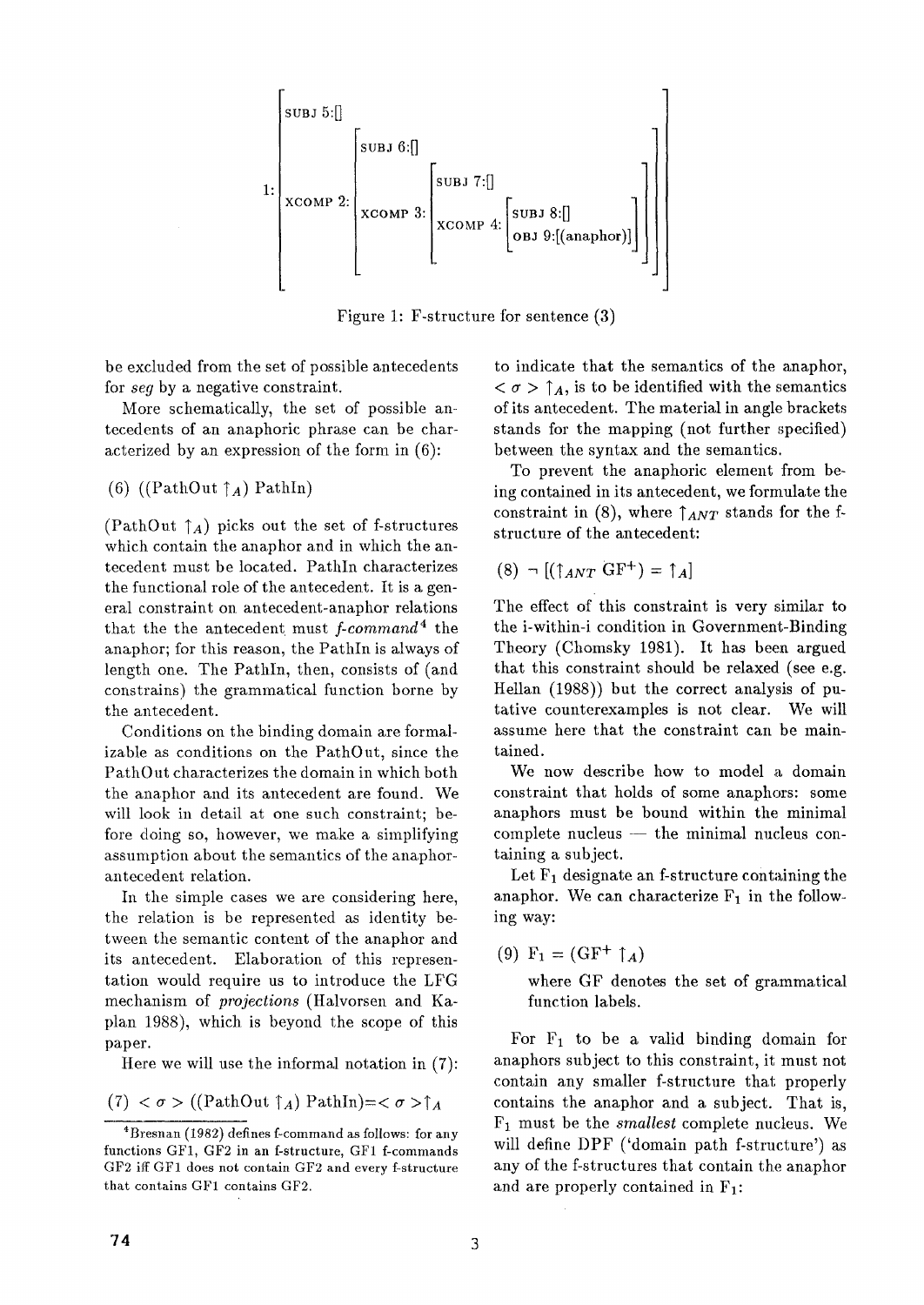(10) (DPF<sub>1</sub> GF<sup>+</sup>) =<sub>c</sub>  $\uparrow$ <sub>A</sub>  $DPF_1 = c(F_1 \text{ GF}^+)$ 

It is these intermediate f-structures that must not contain a subject:

 $(11)$   $\neg (DPF_1 \text{ SUBJ})$ 

The constraint that an anaphor must be bound within the minimal complete nucleus can, then, be stated as follows:

(12) a. 
$$
\langle \sigma \rangle
$$
 (F<sub>1</sub> GF) =  $\langle \sigma \rangle$   $\uparrow$  A b.  $\neg(\text{DPF}_1 \text{ SUBJ})$ 

These two equations ensure identity between the semantic content of the anaphor and its antecedent, where the antecedent is the value of some GF of an f-structure  $F_1$  that contains the anaphor. There may not be a f-structure  $\text{DPF}_1$ that is properly contained in  $F_1$  which has a subject.

#### % Examples of anaphoric binding

We now illustrate the use of these binding constraints with some of the conditions that have been proposed for English, Marathi, and Scandinavian pronouns and reflexives.<sup>5</sup>

The English retlexive pronoun was described in Bresnan et al. (1985) as having to be bound in the minimal complete nucleus, as illustrated by the following contrast:

(13) a. He<sub>i</sub> told us about himself<sub>i</sub>.

b. We told  $\lim_{i}$  about  $\lim\text{self}_{i}$ .

 $c.*He_i$  asked us to tell Mary about himself<sub>i</sub>.

As discussed in Section 2, this pattern of grammaticality judgments can be modeled by the constraints given in (9) through (12).

The antecedent of the Marathi reflexive *,~:wataah* must be a subject, but may be at an iadefinite distance from the anaphor, so long as the antecedent and the anaphor appear in the same minimal tensed domain. This requirement can be translated into the following path specification.

$$
(14) a. < \sigma > (F_1 \text{ SUBJ}) = <\sigma > \uparrow_A
$$

b.  $\neg (DPF_1 \text{ TENSE}) = +$ where  $F_1$  and  $DPF_1$  are as defined above

According to these equations, the antecedent of the anaphor must be contained in an fstructure  $F_1$ ; further, there must not be an fstructure  $DPF_1$  properly contained in  $F_1$  that has a TENSE attribute with value +.

A more interesting ease arises when a binding relation is subject to both a negative and a positive constraint. An example is the Swedish anaphor *honom själv*. Its antecedent must appear in its minimal complete clause nucleus, but it must be disjoint from subjects. This anaphor occurs felicitously within the following sentence:

 $(15)$  Martin bad oss berätta för honom Martin<sub>i</sub> asked us to talk to him<sub>i</sub> om honom själv about himself<sub>i</sub>

Conditions on *honom sjiilv* do not prohibit *Martin* and *honom sjiilv* from being interpreted as coreferent, though *Martin* bears the grammatical function suBJ. This is because *Martin ap*pears outside the binding domain of *honom sfiilv*  and is thus not considered when either positive or negative binding constraints are applied.

In our framework, two constraints are required for *honom sjiilv.* One, (16)a, states the positive constraint: the domain in which the antecedent of *honom själv* must be found. The other, (16)b, states the negative constraint: *honom själv* must be disjoint from the subject in that domain.

(16) a. 
$$
[F_1 = (GF^+ \uparrow_A) \land \n< \sigma > (F_1 GF) = < \sigma > \uparrow_A \land \n\neg (DPF_1 \text{ SUBJ})]
$$
\nb. 
$$
\neg [F_2 = (GF^+ \uparrow_A) \land \n< \sigma > (F_2 \text{ SUBJ}) = < \sigma > \uparrow_A \land \n\neg (DPF_2 \text{ SUBJ})]
$$

The negative constraint rules out coreference only between the anaphor and the subject of the minimal complete clause nucleus; it does not prevent coreference between the anaphor *honom zjiilv* and a subject *Martin* outside the binding domain. In general, negative binding constraints do not hold in a larger domain than is specified by the positive equation.

 ${}^{5}$ Data are from Bresnan et al. (1985), Hellan (1988), and Dalrymple (in prep.).